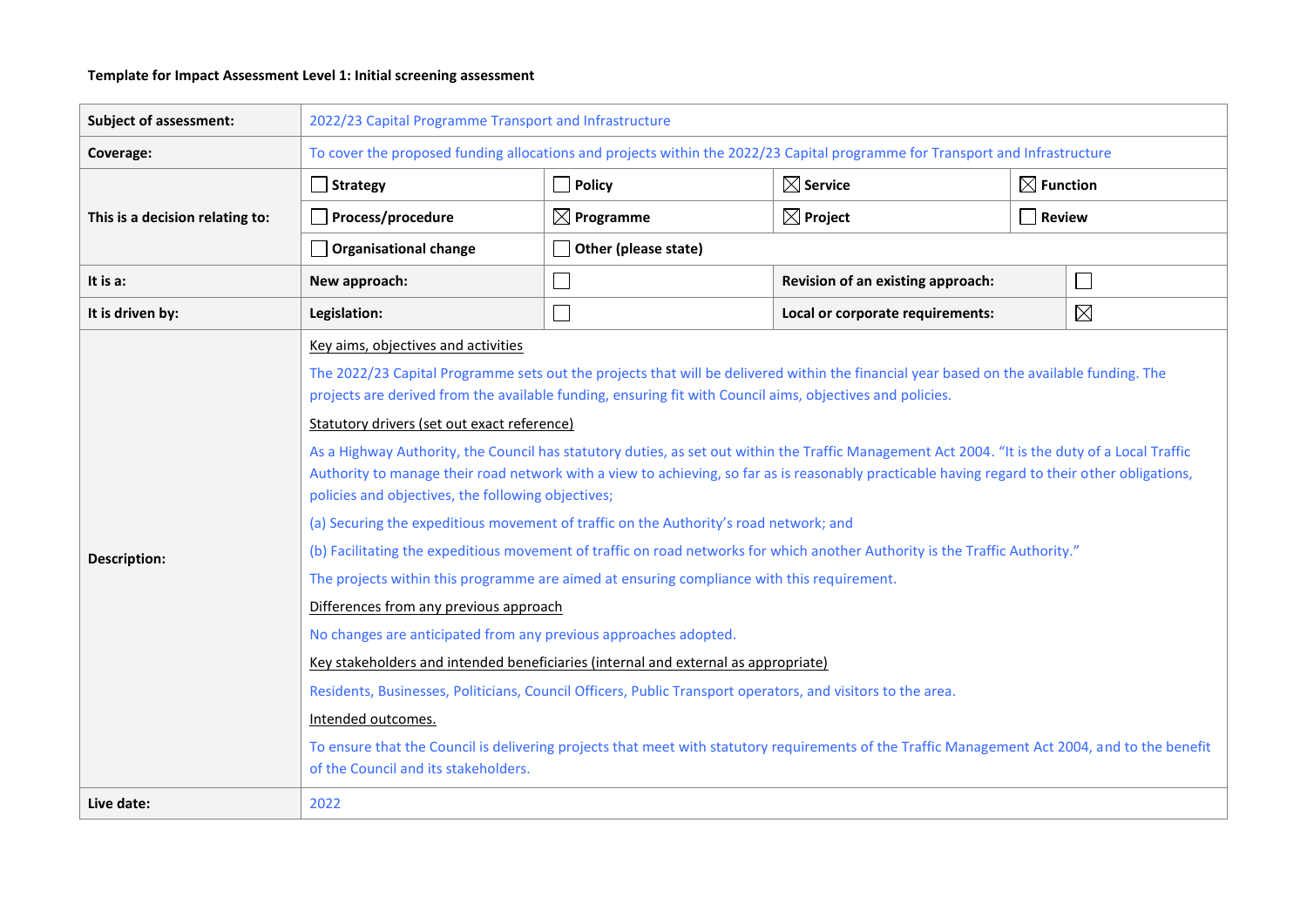| Lifespan:            | This will be live throughout the duration of the 2022/23 programme |  |  |  |  |
|----------------------|--------------------------------------------------------------------|--|--|--|--|
| Date of next review: |                                                                    |  |  |  |  |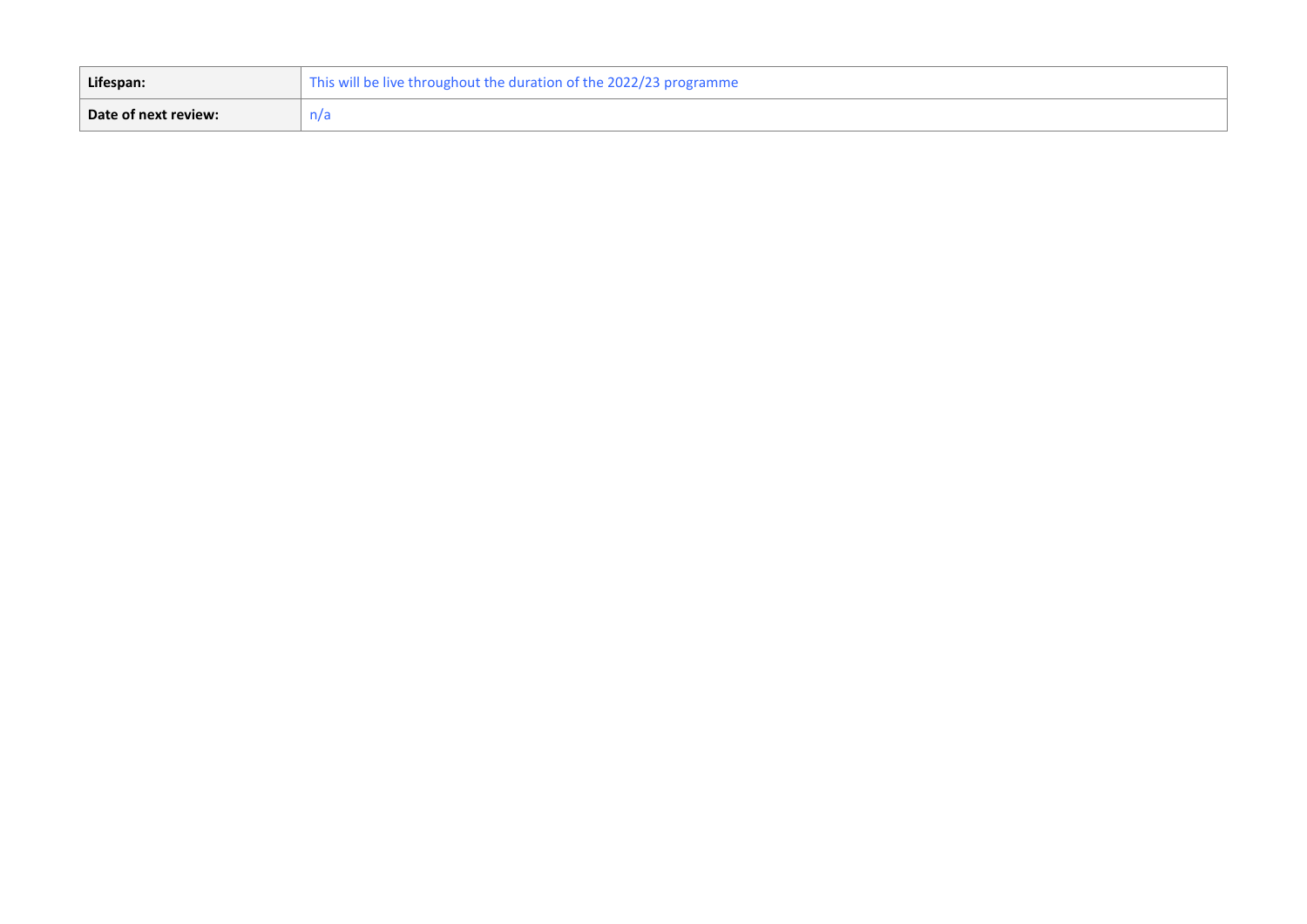| <b>Screening questions</b>                                                                                                                                                                                                                    |             | Response   |           | Evidence                                                                                                                                                                                                                                                                                                                                                                                                                                                                                                                                                                                                                                                                                                                                                                                                                                                                                                                                                                                                                                                                                                                                                                    |  |
|-----------------------------------------------------------------------------------------------------------------------------------------------------------------------------------------------------------------------------------------------|-------------|------------|-----------|-----------------------------------------------------------------------------------------------------------------------------------------------------------------------------------------------------------------------------------------------------------------------------------------------------------------------------------------------------------------------------------------------------------------------------------------------------------------------------------------------------------------------------------------------------------------------------------------------------------------------------------------------------------------------------------------------------------------------------------------------------------------------------------------------------------------------------------------------------------------------------------------------------------------------------------------------------------------------------------------------------------------------------------------------------------------------------------------------------------------------------------------------------------------------------|--|
|                                                                                                                                                                                                                                               |             | <b>Yes</b> | Uncertain |                                                                                                                                                                                                                                                                                                                                                                                                                                                                                                                                                                                                                                                                                                                                                                                                                                                                                                                                                                                                                                                                                                                                                                             |  |
| <b>Human Rights</b><br>Could the decision impact negatively on individual Human Rights as<br>enshrined in UK legislation?*                                                                                                                    | $\boxtimes$ |            | k.        | The programme aims to improve access to transport for all residents. This will assist in improving<br>accessibility to education, employment, training, retail and leisure facilities by making reasonable<br>adjustments to services provided to new proposals, and retrofitting existing infrastructure, and<br>therefore not impact negatively upon human rights.<br>Evidence used to inform this assessment includes analysis of the Human Rights Act 1998.                                                                                                                                                                                                                                                                                                                                                                                                                                                                                                                                                                                                                                                                                                             |  |
| <b>Equality</b><br>Could the decision result in adverse differential impacts on groups or<br>individuals with characteristics protected in UK equality law? Could the<br>decision impact differently on other commonly disadvantaged groups?* | $\boxtimes$ |            | H         | The Public Sector Equality Duty (PSED) requires that when exercising its functions the Councils must<br>have due regard to the need to:-<br>eliminate discrimination, harassment, victimisation and any other conduct that is prohibited by<br>or under this Act:<br>advance equality of opportunity between persons who share a relevant protected characteristic<br>$\bullet$<br>and persons who do not share it; and<br>foster good relations between persons who share a relevant protected characteristic and persons<br>who do not share it.<br>In having due regard to the need to advance equality of opportunity, the Council must consider, as<br>part of a single equality duty:<br>removing or minimising disadvantages suffered by persons who share a relevant protected<br>characteristic that are connected to that characteristic:<br>taking steps to meet the needs of persons who share a relevant protected characteristic that are<br>different from the needs of people who do not share it; and;<br>encouraging people who share a protected characteristic to participate in public life or in any<br>other activity in which participation is low. |  |
|                                                                                                                                                                                                                                               |             |            |           | The projects within this programme aim to improve transport access to all residents. The Council is<br>bound by legislation, which includes ensuring that those with physical and learning disabilities, and<br>inhibited mobility are not detrimentally impacted upon. Therefore, there are no concerns that this will<br>impact adversely upon equality.<br>Evidence used to inform this assessment includes analysis of statutory guidance in relation to<br>accessibility, including the Access for All legislation                                                                                                                                                                                                                                                                                                                                                                                                                                                                                                                                                                                                                                                     |  |

1

<sup>\*</sup> Consult the Impact Assessment further guidance appendix for details on the issues covered by each of theses broad questions prior to completion.